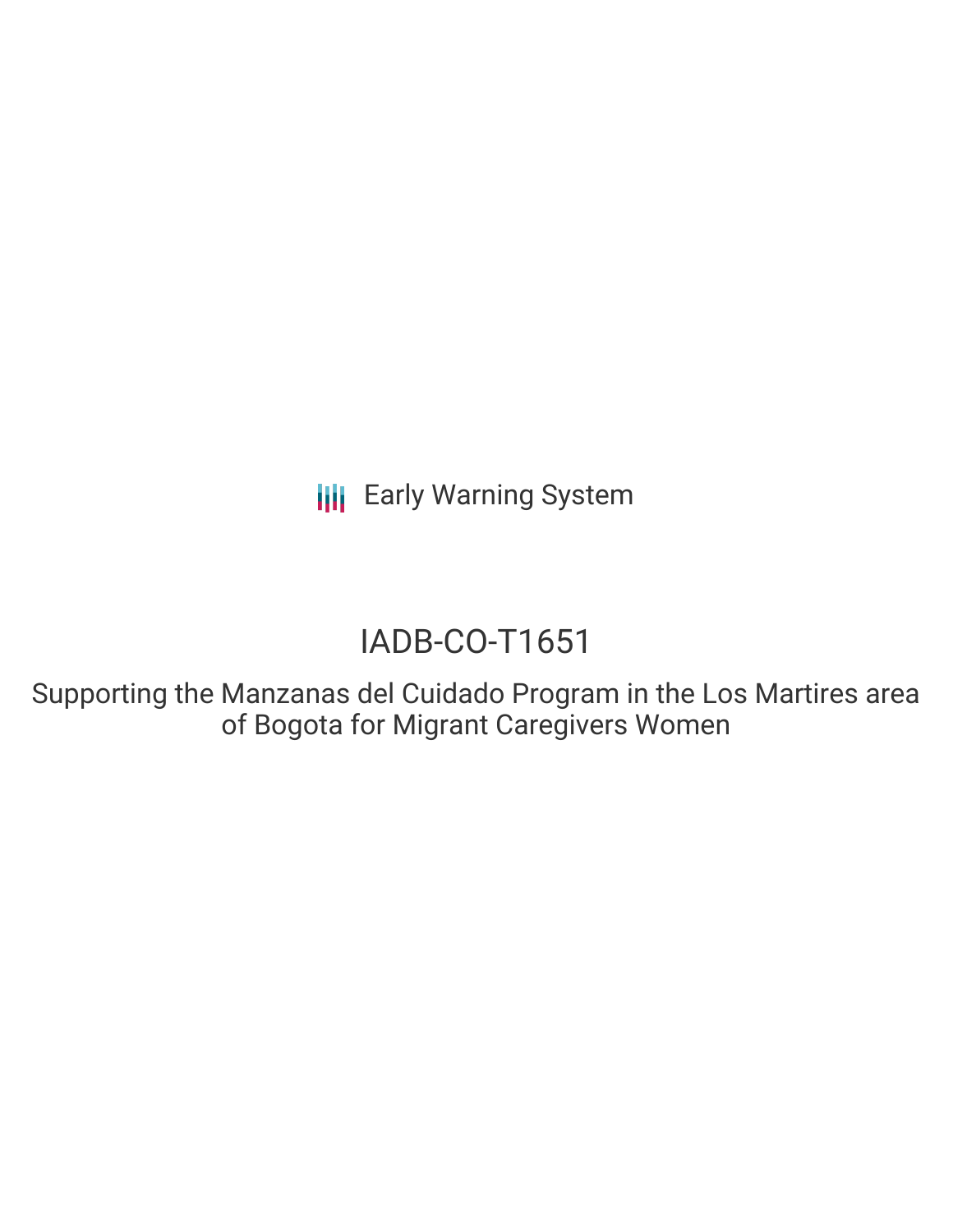

## Early Warning System IADB-CO-T1651

Supporting the Manzanas del Cuidado Program in the Los Martires area of Bogota for Migrant Caregivers Women

## **Quick Facts**

| <b>Countries</b>               | Colombia                               |
|--------------------------------|----------------------------------------|
| <b>Specific Location</b>       | Los Mártires area                      |
| <b>Financial Institutions</b>  | Inter-American Development Bank (IADB) |
| <b>Status</b>                  | Approved                               |
| <b>Bank Risk Rating</b>        |                                        |
| <b>Borrower</b>                | Goverment of Colombia                  |
| <b>Sectors</b>                 | <b>Education and Health</b>            |
| <b>Investment Type(s)</b>      | <b>Advisory Services</b>               |
| <b>Investment Amount (USD)</b> | $$0.13$ million                        |
| <b>Project Cost (USD)</b>      | $$0.13$ million                        |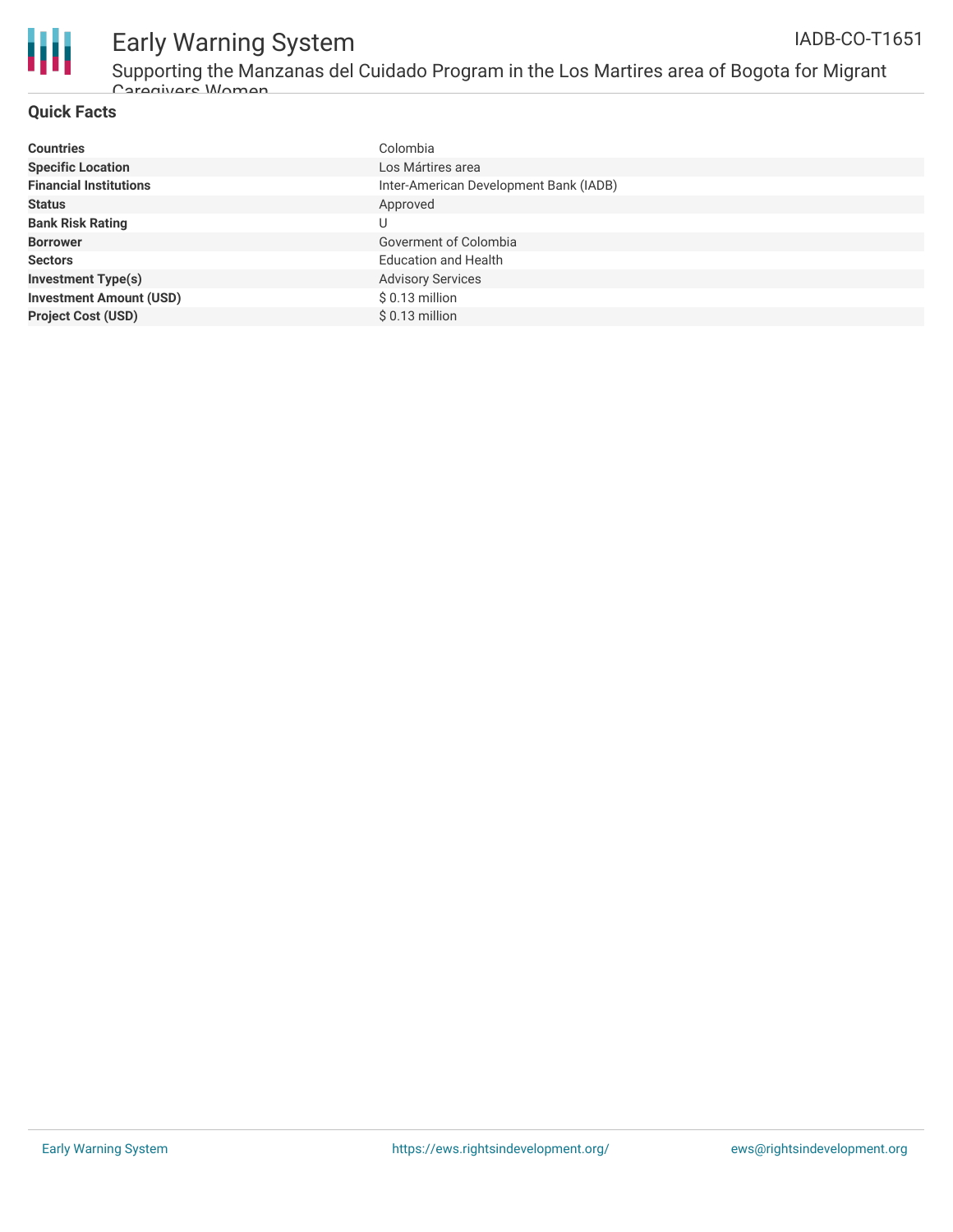

Supporting the Manzanas del Cuidado Program in the Los Martires area of Bogota for Migrant Caregivers Women

## **Project Description**

Early Warning System

Promote access to social services of the Manzanas del Cuidado Program for women caregivers in the Martires area, especially those from Mixed Migratory Flows (MMF) by identifying access barriers, designing measures to increase access and piloting them.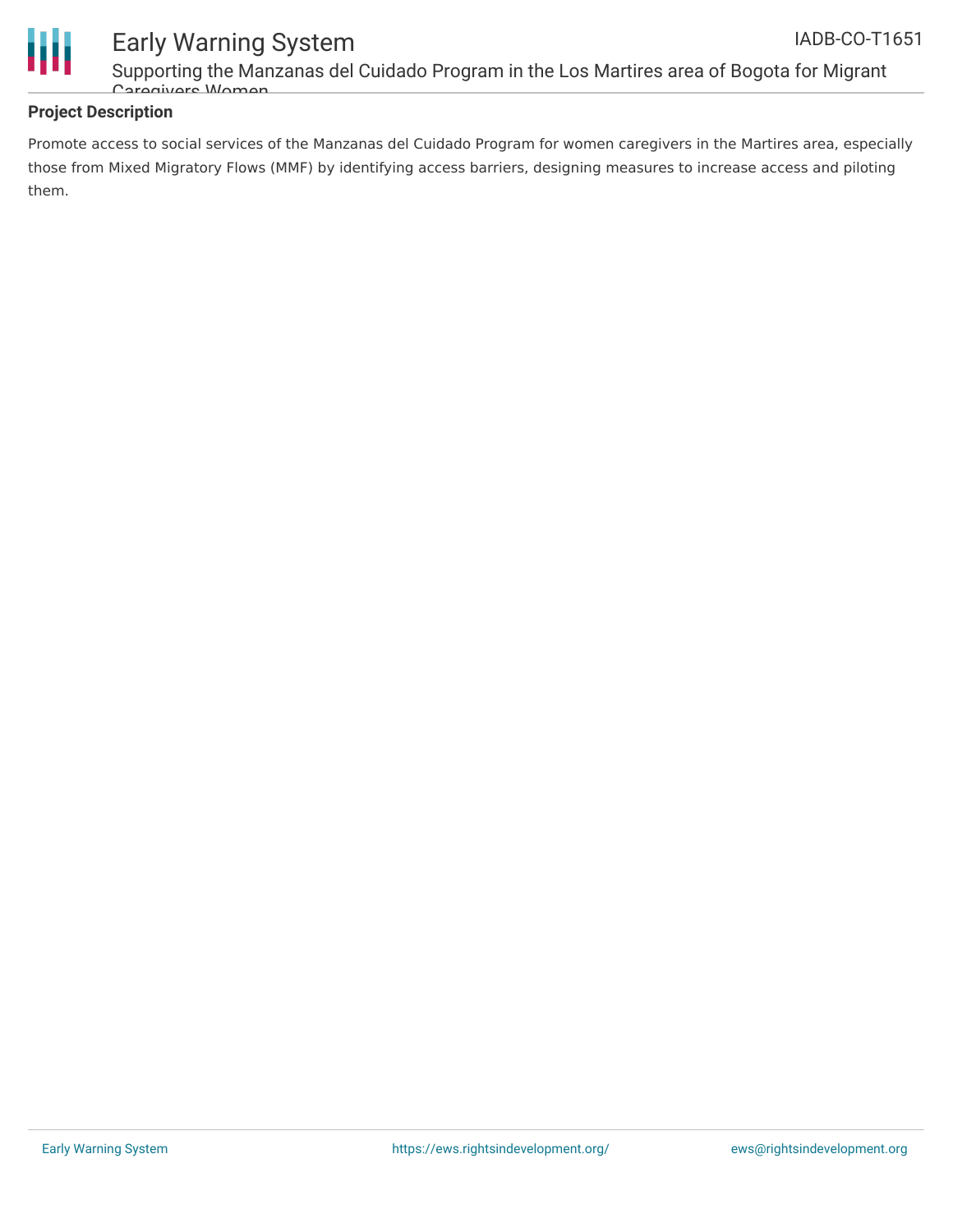

## Early Warning System

Supporting the Manzanas del Cuidado Program in the Los Martires area of Bogota for Migrant Caregivers Women

## **Investment Description**

• Inter-American Development Bank (IADB)